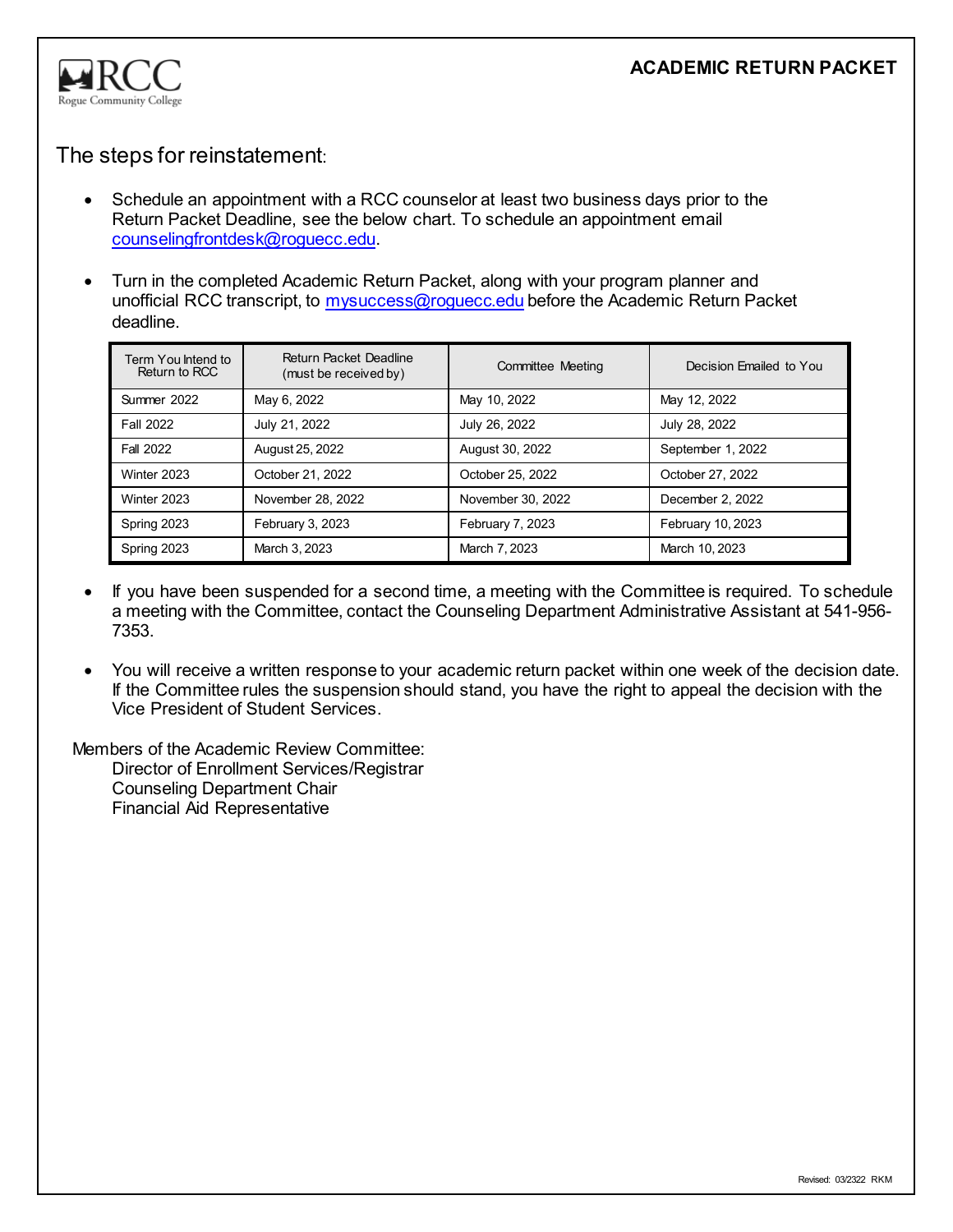| Rogue Community College                                                                                                                                                                                                                                                                                                                                                                                                                                                                                                                                                                                                                                                                                                                                       | <b>ACADEMIC RETURN PACKET</b> |  |  |  |
|---------------------------------------------------------------------------------------------------------------------------------------------------------------------------------------------------------------------------------------------------------------------------------------------------------------------------------------------------------------------------------------------------------------------------------------------------------------------------------------------------------------------------------------------------------------------------------------------------------------------------------------------------------------------------------------------------------------------------------------------------------------|-------------------------------|--|--|--|
|                                                                                                                                                                                                                                                                                                                                                                                                                                                                                                                                                                                                                                                                                                                                                               | Date <u>experience</u>        |  |  |  |
|                                                                                                                                                                                                                                                                                                                                                                                                                                                                                                                                                                                                                                                                                                                                                               |                               |  |  |  |
|                                                                                                                                                                                                                                                                                                                                                                                                                                                                                                                                                                                                                                                                                                                                                               |                               |  |  |  |
|                                                                                                                                                                                                                                                                                                                                                                                                                                                                                                                                                                                                                                                                                                                                                               |                               |  |  |  |
|                                                                                                                                                                                                                                                                                                                                                                                                                                                                                                                                                                                                                                                                                                                                                               |                               |  |  |  |
|                                                                                                                                                                                                                                                                                                                                                                                                                                                                                                                                                                                                                                                                                                                                                               |                               |  |  |  |
|                                                                                                                                                                                                                                                                                                                                                                                                                                                                                                                                                                                                                                                                                                                                                               |                               |  |  |  |
|                                                                                                                                                                                                                                                                                                                                                                                                                                                                                                                                                                                                                                                                                                                                                               |                               |  |  |  |
| The following documents <b>MUST</b> be attached to this form:<br>• RCC unofficial transcripts (www.roguecc.edu/myRogue).<br>• Academic plan completed with a counselor; schedule meeting with counselor at least two days prior to<br>petition deadline.<br>• A statement that describes the situation that led to suspension. Be as complete as possible; provide<br>important dates.<br>• Documentation to support your reasons for suspension and your proposed academic improvement.<br>• A statement that describes the actions you will take to ensure your future academic success AND how<br>any interfering conditions (if any) have been resolved.<br>• A statement that describes how you will pay for tuition, fees and books upon reinstatement. |                               |  |  |  |
| <b>OPTIONAL:</b> Provide a statement of support from an RCC advisor/counselor/teacher                                                                                                                                                                                                                                                                                                                                                                                                                                                                                                                                                                                                                                                                         |                               |  |  |  |
| <b>HOW TO TURN IN THE ACADEMIC RETURN PACKET:</b><br>Turn in the completed packet in one of these ways:<br>Mail: Counseling Department, 7800 Pacific Avenue, White City, OR 97503 (Must be received by<br>return packet deadline)                                                                                                                                                                                                                                                                                                                                                                                                                                                                                                                             |                               |  |  |  |
| Email: Completed packet and required documents to mysuccess@roguecc.edu (scanned or                                                                                                                                                                                                                                                                                                                                                                                                                                                                                                                                                                                                                                                                           |                               |  |  |  |
| photographed documents accepted)                                                                                                                                                                                                                                                                                                                                                                                                                                                                                                                                                                                                                                                                                                                              |                               |  |  |  |
| NOTE: If seeking reinstatement of Financial Aid you must provide documentation showing an<br>extenuating circumstance that meets the following criteria:                                                                                                                                                                                                                                                                                                                                                                                                                                                                                                                                                                                                      |                               |  |  |  |
| • Unforeseen (not pre-existing prior to drop deadline)<br>• Occurred after the drop period and before the end of the term<br>• Beyond your control<br>• Directly impacted your ability to successfully complete the term<br>. Documentable (provide signed statement demonstrating the above, with letter/receipts from<br>doctor, employer, attorney, landlord, obituary, etc.)                                                                                                                                                                                                                                                                                                                                                                              |                               |  |  |  |
| Check here if you are appealing for both Academic and Financial Aid reinstatement.                                                                                                                                                                                                                                                                                                                                                                                                                                                                                                                                                                                                                                                                            |                               |  |  |  |

RCC is an open institution and does not discriminate. For RCC's non-discrimination policy and a full list of regulatory specific contact persons visit the followingwebpage: [www.roguecc.edu/nondiscrimination.](http://www.roguecc.edu/nondiscrimination)